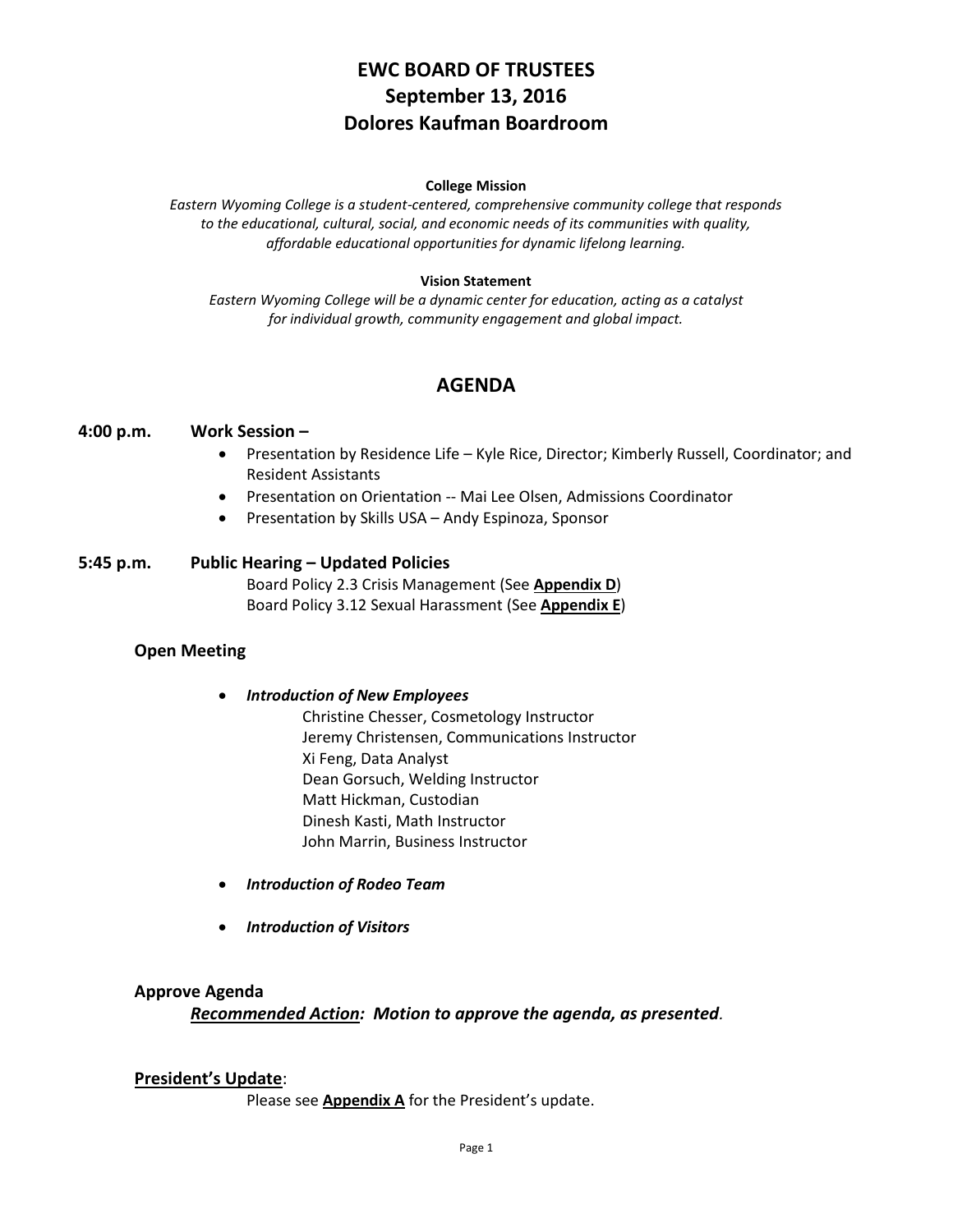### **Approve Consent Agenda** – **Appendix B**

 **Approve Minutes**: *The August 3, 2016 board meeting and executive session minutes. Please see Appendix B1*.

*Prepared by Holly Branham, Executive Assistant to the President/Board of Trustees*

 **Approve Contract with Swank Motion Pictures for Residence Hall Streaming:** *Swank Motion Pictures is an authorized distributor of copyrighted Hollywood full-length feature motion pictures, television programming and Student Awareness Videos, for use in non-theatrical public performances. This contract is for three (3) years and would allow EWC access to this service which could then be streamed over the student network and viewed by students living in the residence halls. EWC would be able to select up to 100 motion picture Titles per semester, five seasons of television program seasons per academic year and Swank's full library of Student Awareness Videos. There is a possibility that these videos could also be viewed in one of the lecture rooms in the Fine Arts Auditorium. This agreement would be paid for by student fees and residence hall revenues. Please see Appendix B3 for details.*

*Prepared by Dr. Rex Cogdill, Vice President for Student Services*

- **Approve Education Affiliation Agreement with Banner Health**: *This agreement allows EWC nursing and certified nursing assistant (CNA) students clinical education experiences at Banner and Banner affiliated facilities. This agreement is effective for three years. Please see Appendix B7 for complete details. Prepared by Holly Branham, Executive Assistant to the President/Board of Trustees*
- **Ratify Creation of Temporary Academic Coordinator Position**: *As you will recall on August 22, 2016, the Board was contacted with a request to create a temporary, full-time, benefitted professional staff position at the C41 DBM-level within the Academic Coordinator classification. This position is similar to two permanent positions EWC already uses at both campuses in Welding. The College currently has two Agroecology courses scheduled for the Fall 2016 term and two scheduled for the spring with the possibility of adding a third depending on demand. The fall courses are full with students on the waitlist. EWC has advertised for an Adjunct Instructor for more than a month to teach Agroecology but has had no applicants. In the best interest of EWC and its students, the creation of this temporary position is an equitable and efficient solution to the pressing situation. No additional increases to the FY-17 budget will be necessary. Academic Services will pay all salary and benefit costs for this temporary position from its part-time adjunct faculty budget. All Trustees responded in favor of this request.*

*Prepared by Dr. Richard Patterson, College President*

 **Ratify Appointment of Amy Smith to the Temporary Position of Academic Coordinator**: *The Board was also contacted on August 22 with a request for the appointment of Amy Smith to the temporary position of Academic Coordinator. Ms. Smith holds a Master's degree in agriculture and has taught several courses for us previously. She would continue her current duties in Academic Services along with the teaching responsibilities this position entails. The other portion of her current job could then be filled, for the year, by one of our former employees who was separated by the RIF. The Trustees unanimously approved the appointment of Amy Smith to this position.*

*Prepared by Dr. Richard Patterson, College President*

*Trustees, please feel free to contact Dr. Patterson prior to the board meeting regarding any questions concerning the consent agenda.*

*Recommended Action: Motion to approve the consent agenda, as presented.*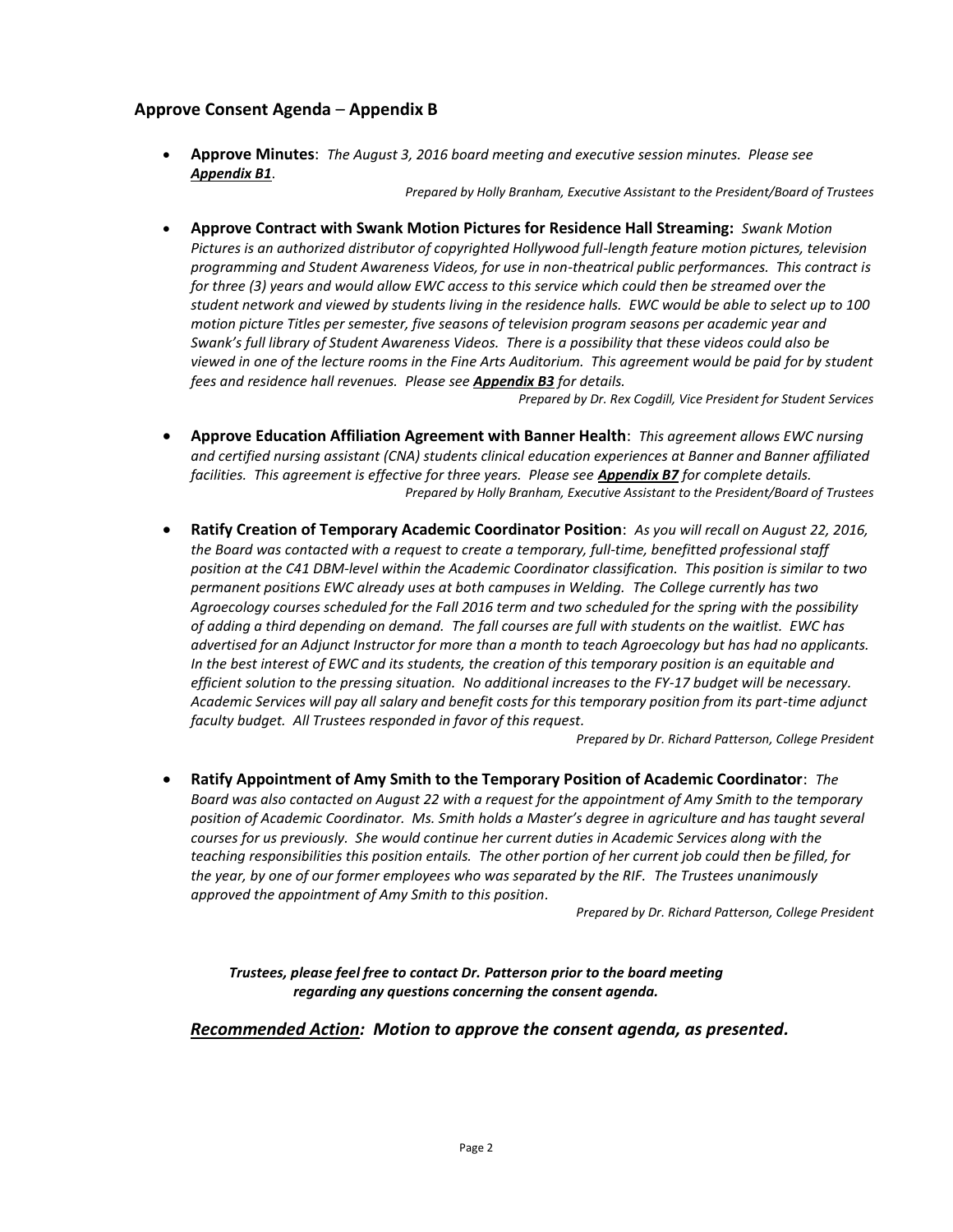# **Action Items**

# **Approve Financial Report**

Please see **Appendix C** for the written financial report.

*Prepared by Mr. Ron Laher, Vice President for Administrative Services*

# *Recommended Action: Motion to approve the financial report, as presented.*

### **Approve on Final Reading Revisions to Board Policy 2.3 Crisis Management**

This proposed change updates this policy and removes outdated verbiage. It establishes a time when the plan is to be reviewed and updated on an annual basis. The revised policy can be found in **Appendix D**.

*Prepared by Dr. Rex Cogdill, Vice President for Student Services*

# *Recommended Action: Motion to approve on final reading the revisions to Board Policy 3.2 Crisis Management, as presented.*

### **Approve on Final Reading Revisions to Board Policy 3.12 Sexual Harassment**

HR recommends adoption on final reading the updates to Board Policy 3.12, Sexual Harassment. The proposed changes align the College's verbiage with that used by the US Department of Labor and Education. It also establishes an Administrative Rule for that portion of the current policy which is implementation oriented versus broad, overarching policy. The revised policy can be found in **Appendix E**.

*Prepared by Mr. Ed Meyer, Director of Human Resources*

# *Recommended Action: Motion to approve on final reading the revisions to Board Policy 3.12 Sexual Harassment, as presented.*

### **Approve Appointing John Patrick as EWC Voting Delegate at ACCT**

Eastern Wyoming College is entitled to one voting delegate at the Annual ACCT Leadership Congress, October 5-8. Trustee Patrick is the only member planning to attend ACCT so we are requesting the Board appoint him as EWC's voting delegate. *Prepared by Holly Branham, Executive Assistant to the President/Board of Trustees*

# *Recommended Action: Motion to appoint John Patrick as EWC's voting delegate at the Annual ACCT Leadership Congress, as presented.*

# **INFORMATION ITEMS**

### **Academic Services Update**:

Please see **Appendix F** for the Academic Services update.

*Prepared by Dr. Michelle Landa, Vice President for Academic Services*

o **Enrollment Numbers as of Census Date**: Enrollment data will be hand-carried to the meeting.

*Prepared by Dr. Michelle Landa, Vice President for Academic Services*

o **Draft Wyoming Community College System Spring 2016 Enrollment Report**: Please see **Appendix G** for details.

*Presented by Dr. Michelle Landa, Vice President for Academic Services*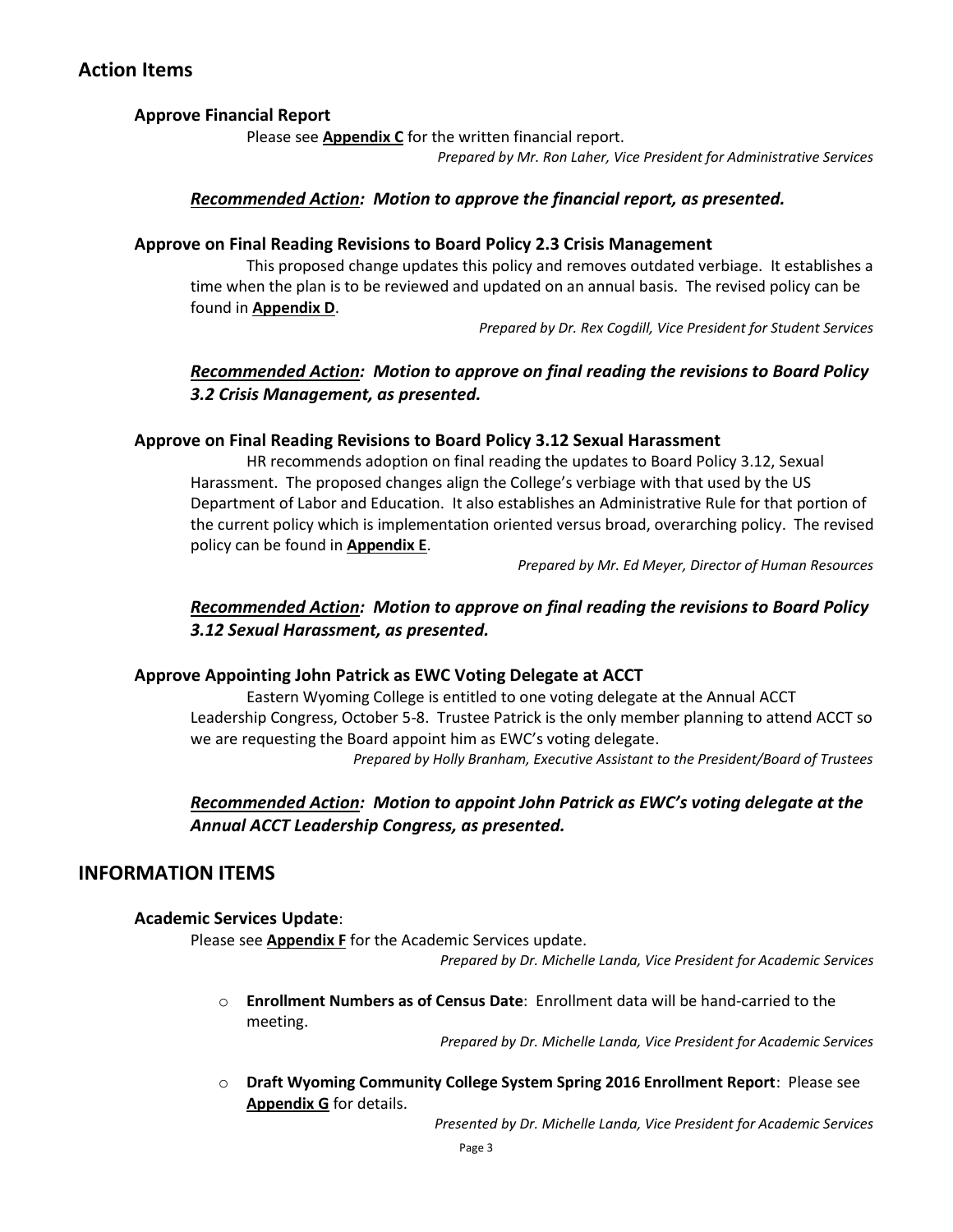### o **Draft Wyoming Community College System Annual Enrollment Report for Academic Year 2015-2016**: Please see **Appendix H** for details.

*Presented by Dr. Michelle Landa, Vice President for Academic Services*

#### **College Relations Update**:

Please see **Appendix I** for the College Relations update.

*Prepared by Ms. Tami Afdahl, Director of College Relations*

### **Construction Projects Update**:

Please see **Appendix J** for a list of projects.

*Prepared by Mr. Ron Laher, Vice President for Administrative Services and Mr. Keith Jarvis, Director of Physical Plant*

#### **Faculty Senate Update**:

The Faculty Senate will be piloting a project called Faculty Focus, which will highlight individual faculty members and their programs. Each Division/Dept. will be assigned a month and members of the Faculty Senate will nominate an individual from their perspective Division/Dept. to be highlighted. The faculty will complete a questionnaire and the information will be compiled in a similar format each month. The Faculty Focus information will be highlighted on the EWC Webpage, EWC Social Media sites, in the Board packet, in the Foundation Newsletter, and possibly in the Torrington Telegram. This project is an attempt to bring focus to the outstanding faculty employed by EWC and highlight the commitment each has to their programs and the college. We hope to have the first Faculty Focus installment available in October.

The Faculty Senate continues to work on issues related to effective advising and is interested in working with Dr. Landa to address expanding sophomore course offerings, a course cancellation schedule, and course section enrollment caps.

On August 23<sup>rd</sup> we hosted a barbeque at Pioneer Park for all faculty, staff, and administration. The Douglas campus faculty and staff were able to attend.

*Prepared by Ms. Kate Steinbock, Faculty Senate President*

#### **Institutional Development Update**:

The Board of Trustees will be informed of the reception of the Richard M. Baker Endowed Scholarship.

*Prepared by Mr. John Hansen, Director of Institutional Development*

#### **Staff Alliance Update**:

Staff Alliance and its members have been fairly occupied this summer preparing for students arrival. A big thank you goes out to everyone for all of their hard work and dedication during this hectic time as we prepare for the Fall semester. As a final wind down for the summer, the Alliance hosted a carry-in lunch August  $12<sup>th</sup>$  and worked with Academic Services in assisting with the EWC Olympic Games during in-service week. Beginning next month, the Staff Alliance will highlight departments and their employees on their contributions to the work place and the community. This will be a great opportunity to showcase areas and share treasures of information about one another. The next activity for the Alliance will be the Faculty and Staff Fitness Challenge which will begin later in October. This activity has been well received by many and we are looking forward to another great challenge!

*Prepared by Ms. Mai Lee Olsen, Staff Alliance President* 

#### **Student Services Update**:

Please see **Appendix K** for the Student Services update.

*Prepared by Dr. Rex Cogdill, Vice President for Student Services*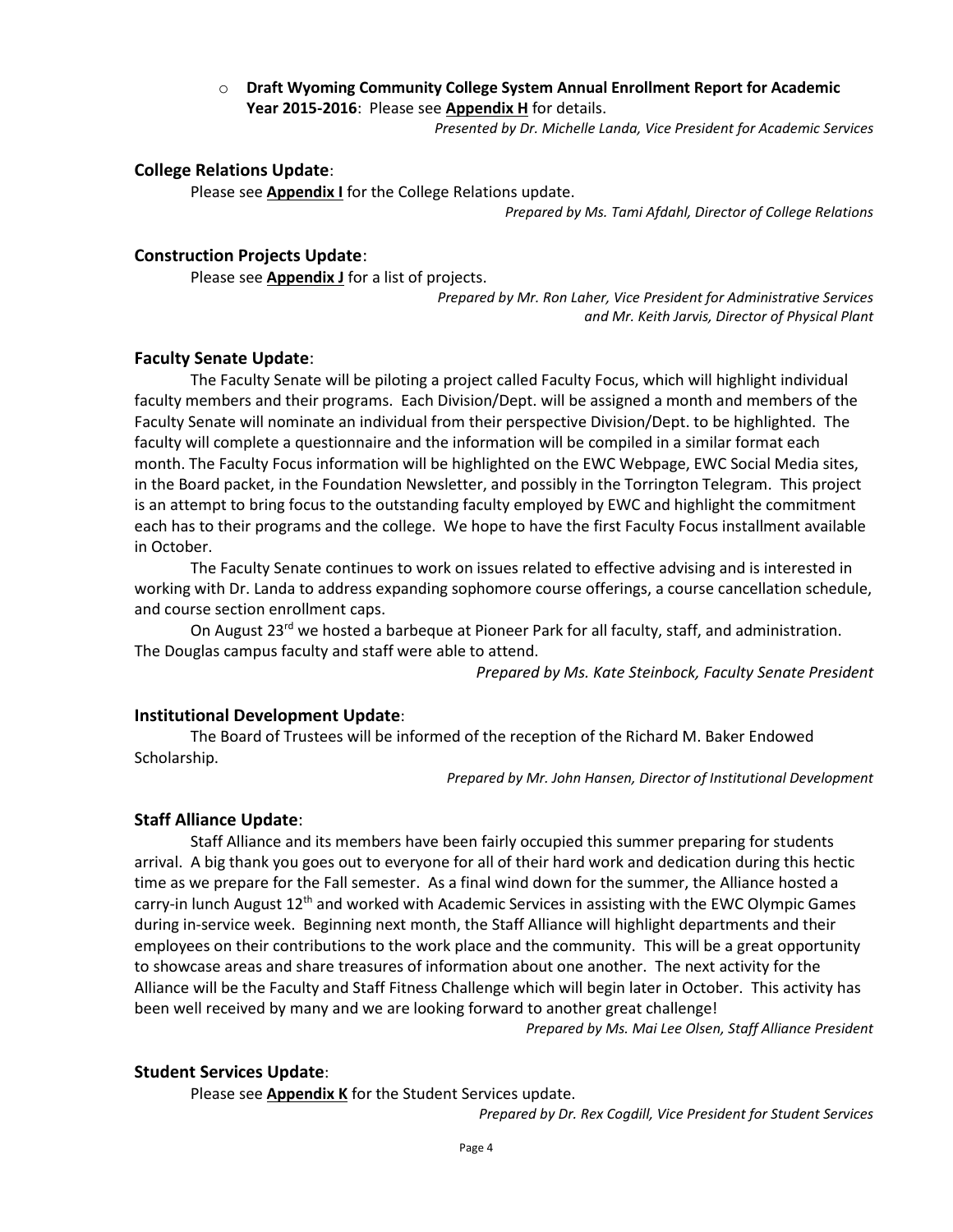**Trustee Topics**

- **Trustee Patrick, ACCT Western Region Trustee Leadership Award Recipient** (see **Appendix L** for details)
- **Policy Manuals for Trustees**

# **Executive Session – Personnel**

*Recommended Action: Motion to approve adjourning to executive session to discuss personnel.*

# **Adjournment**